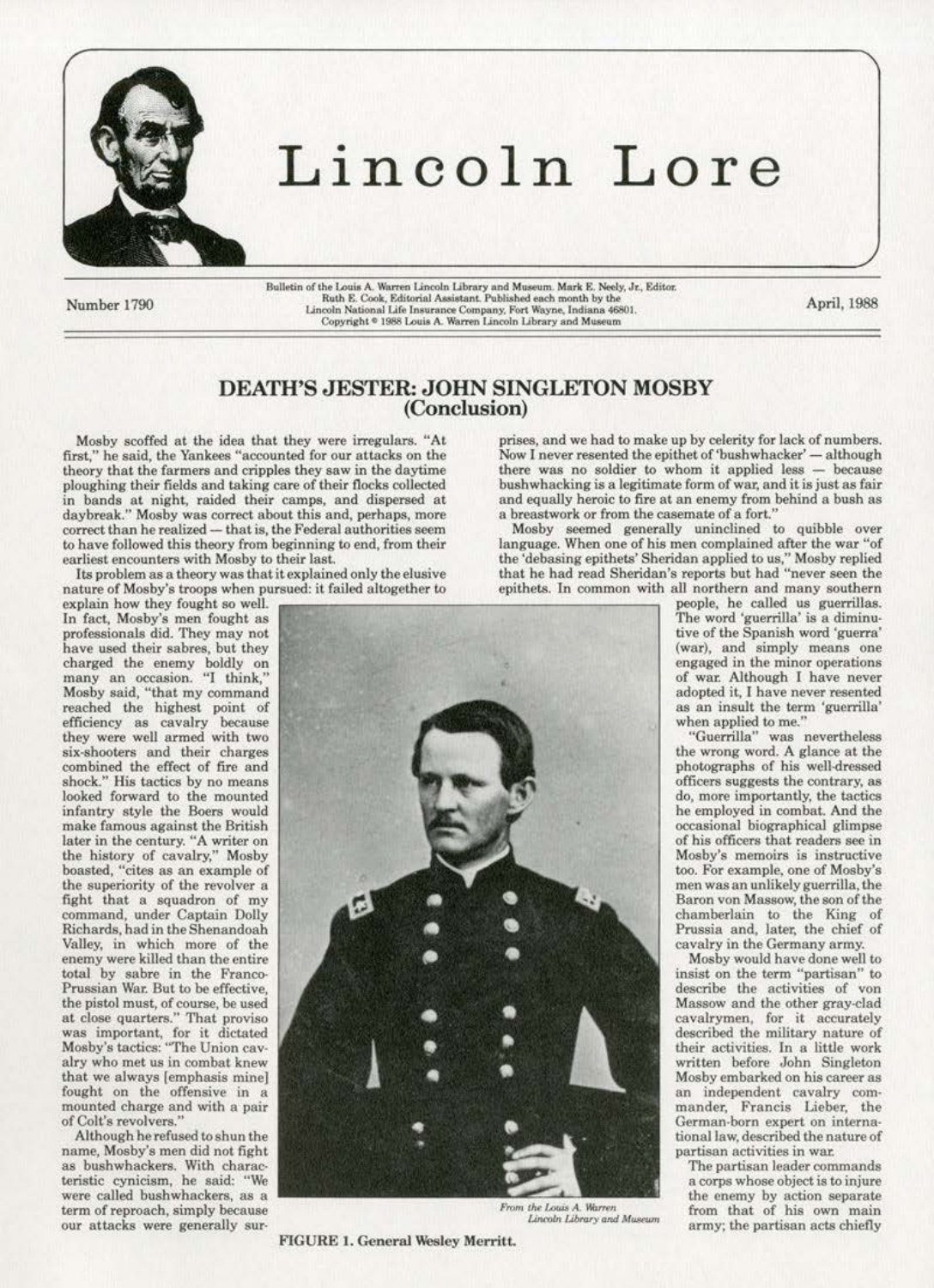

From the Louis A. Warren<br>Lincoln Library and Museum

## FIGURE 2. Francis Lieber.

upon the enemy's lines of connection and communication, and outside of or beyond the lines of operation of his own army, in the rear and on the flanks of the enemy. Rapid and varying movements and surprises are the chief means of his success; but he is part and parcel of the army, and, as such, considered entitled to the privileges of the Jaw of war, so long as he does not transgress it.

This in a nutshell presented a fairly accurate picture of Mosby, though Lieber's *Guerrilla Parties Considered with Reference to the Laws and Usages of War*, from which the passage is lifted, was written in August 1862, before Mosby's partisan operations began.

Lieber's work was printed by the War Department and distributed to the army. By and large, the U.S. soldiers seem to have taken its message to heart. For all their bluster about Mosby's "gang" of "thieves," the army in fact treated them as soldiers in the Confederate army. When captured, Mosby's men<br>were held as prisoners of war.

Obeying the rules proved trying for all concerned. Lieber had been able to predict the awkward circumstances that would arise:

The difficulty regarding ... partisans arises from the fact that their diacipline is often lax, and used to be so especially in the last century, so that frequently they cannot cumber themselves with prisoners; and that, even for their own support, they are often obliged to pillage or to extort money from the places they occupy. They are treated, therefore, according to their deserts, on the principle of retaliation; but there is nothing inherently lawless or brigand·likc in their character.

There was but one incident of retaliatory prisoner-killing  $-$  a famous event, involving George Armstrong Custer - stemming from Mosby's activities during the Civil War. Otherwise, Mosby's forces were treated as other regularly mustered Confederate units were.<br>Mosby is most interesting not for his own actions (mostly

pistol-wielding cavalry charges) nor for the Union actions aimed at dealing with him (mostly failures) but for what he almost caused the Union authorities to do. The gray ghost's raids were exasperating and finally led General U.S. Grant in August 1864 to suggest a blistering raid by General Phillip

Sheridan: If you can possibly spare a Division of Cavalry send them through Loudon County to destroy and carry off the crops, animals, negroes, and all men under fifty years of age capable of bearing arms. In this way you will get many of MO\$by's men. All Male Citizens under fifty can farely be held as prisoners of war and not as citizens prisoners. If not already soldiers they will be made so the moment the rebel army gets hold of them.

Mosby provoked another uncharacteristically savage order from Grant to Sheridan at the same time:

The families of most Mosby's men are know[n] and can be collected. I think they should be taken and kept at Fort McHenry or some secure place as hostages for good conduct of Mosby and his men. When any of them are caught with nothing to designate what they are hang them without trial

The partisan cavalry under Mosby and Loudoun County's Elijah White had troubled Union authorities for months and months, and Union General Phillip Sheridan testified to their effectiveness in his *Memoirs:* 

During the entire campaign [against General Jubal A. Early in the Shenandoah Valley in 1864]1 had been annoyed by guerrilla bands under such partisan chiefs as Mosby, considerably depleted my line-of battle strength, necessitating as it did large escorts for my supply-trains. The most redoubtable of these leaders was Mosby, whose force was made up from the country around Upperville, east of the Blue Ridge, to which section he always fled for a hiding-place when he scented danger.

Mosby had done, and here one has Sheridan's own testimony as proof. precisely what he meant to do. In a report sent to J.E.B. Stuart on September 30, 1863, the Confederate partisan had said: "The military value of the species of warfare I have waged is not measured by the number of prisoners and material of war captured from the enemy, but by the heavy detail it has already compelled him to make, and which I hope and to that extent diminishing his aggressive strength." Sheridan did not order a special operation against Mosby after Grant's August letters because he was too busy with his campaign in the Valley. But the Confederate partisans killed his chief quartermaster and his medical inspector, and he decided to turn his attention to them after the campaigning slowed in the late autumn. Sheridan's orders of November 27 to cavalry commander Wesley Merritt embodied only the scorched-earth aspects of Grant's suggestions, and the wholesale rounding up of civil population seems not to have been attempted:

This section has been the hot-bed of lawless bands, who have, from time to time, depredated upon small parties on the line of army communications, on safe guards left at houses, and on all small parties of our troops. Their real object is plunder and highway robbery. To clear the country of these parties that are bringing destruction upon the innocent as well as their guilty supporters by their cowardly acts, you will consume and destroy all forage and subsistence, burn all barns and mills and their contents, and drive off all stock in the region. . . . This order must be literally executed. bearing in mind, however, that no dwellings are to be burned and that no personal violence be offered to the citizens. The ultimate results of the guerrilla system of warfare is the total destruction of all private rights in the country occupied by such parties.

Despite his final remark, in this instance the ordinarily fierce Sheridan appears to have retained more sense of sharp distinction between guilty and innocent civilian populations than Grant. More than likely, however, the operative factor was less conscience than speed. The partisans were, as Merritt ruefully reported, "mounted on fleet horses and thoroughly conversant with the country." Thousands of civilian prisoners in tow would hardJy have made the Union cavalry's task easier.

It required the extreme provocation of the frustrating campaigns of the summer of 1864 along with the embarrassing irritations of Mosby and White to drive Grant, effectively, to declare all Southern males between the ages of 17 and 50 as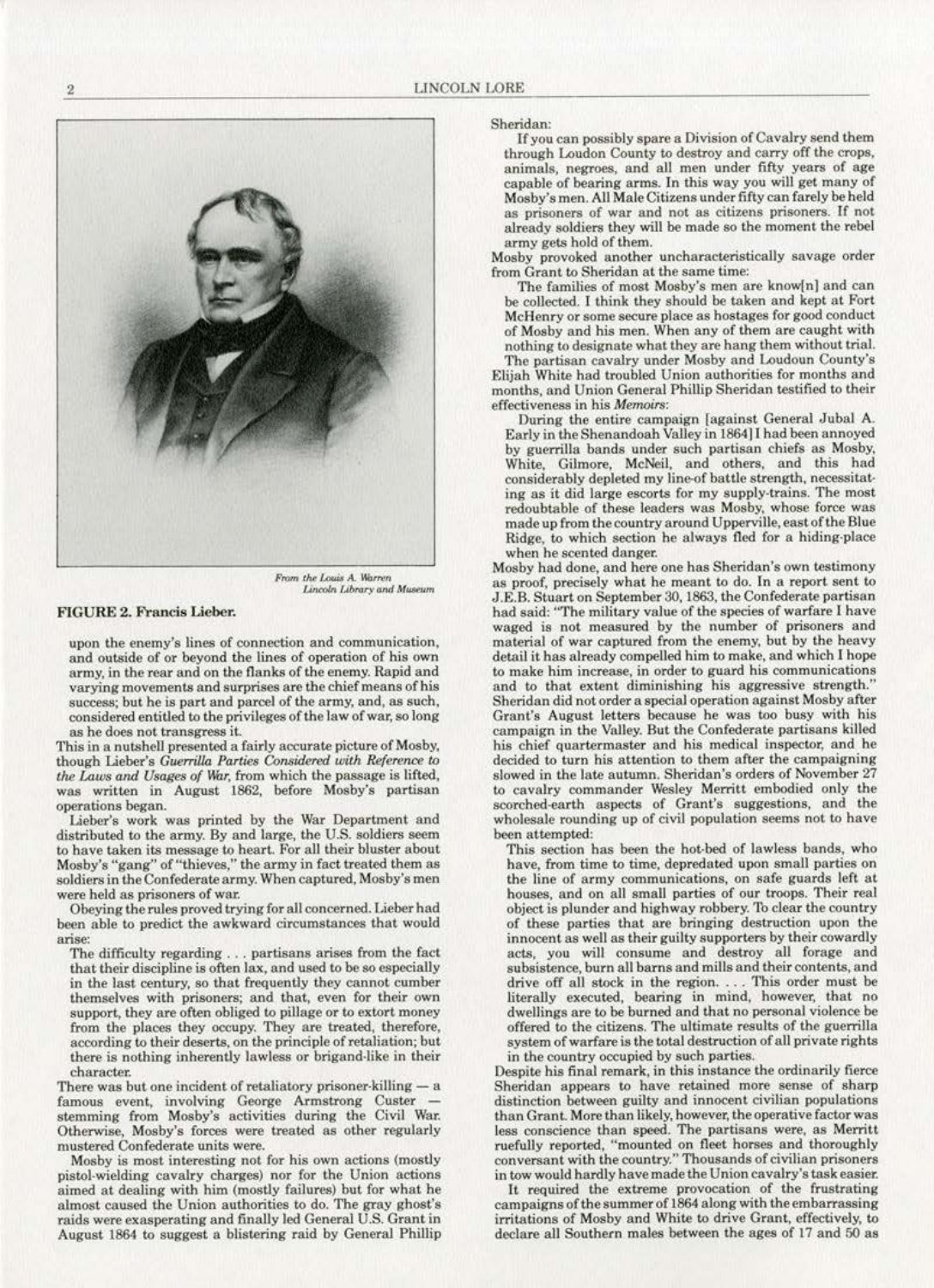

From the Louis A. Warren<br>Lincoln Library and Museum

#### FIGURE S. Union cavalry in Virginia in 1864.

combatants. And in fact lhe Union armies never acted on the new definition in any systematic way. Sheridan, who was told specifically to do so, did not.<br>But the Confederates certainly heard about the new

definition, and those whose job it was to keep the war in civilized bounds, expressed alarm. On November 1, 1864, Robert Ould, the Confederate agent for exchange of prisoners of war, wrote a troubled letter to Secretary of War James A. Seddon, at the end of which he said:

The enemy continues the arrest of non-combatants. I have been notified by the Federal authorities that "all white persons between the ages of seventeen and fifty, residents of the Confederate States, captured by the U.S. forces, will be held and deemed to be soldiers of the Confederate Army, and will be treated as prisoners of war and held for exchange." In view of their practice and this declaration, the course to be pursued by us toward non-combatants who are residents of the United States, or who, being citizens of the Confederate States, are hostile to our cause, becomes a subject of the gravest importance. After much reflection, I am fully convinced that the only effectual method of preventing the outrages which are being daily perpetrated upon our loyal non-combatant citizens is to cause the arrest of every citizen of the United States who may bewithin ourreach and of such citizens of any one of the Confederate States as are known to be inimical. We have tried every other plan without much avail. At present we have so small a number in confinement that an exchange of man for man would release but very few of the many held in Northern prisons. [f the plan suggested worked no other result, it would farnish us, in the event of an exchange, with more material. I know there are very many grave objections to this course, but yet I think it may almost be safely stated that the horrors under which our noncombatant population are now suffering can hardly be increased. When we have resorted to such arrests as are

made by the enemy, there is some chance that the whole system will break down by the sheer weight of its gigantic misery.

Wholesale arrests of citizens as prisoners of war, though eventually declared Union policy in the Civil War, in fact never came about, for the war was fought by practical men of action and not by theoreticians, fanatics. or ideologues. Whatever the declared policy, reasonable men like Ulysses S. Grant tailored<br>their actions to accommodate practical realities. Although he has been accused of devising a forward-looking military doctrine of "annihilation" and warring on populations rather<br>than armies, such is hardly the case. In its most extreme formulation, in his letters to Phillip Sheridan, Grant included only dratt·age males in his new broad definition of belligerent population - and the known relatives of guerrillas. Within days, he was forced to modify the drastic orders to suit the political realities of Loudoun County, as new information came in to him. "I am informed by the Asst. Sec. of War," Grant told Sheridan, "that Loudon County has a large population of Quakers who are all favorably disposed to the Union. These people may be exempted from arrest." He qualified the order again two weeks later. instructing Sheridan:

In clearing out the Arms bearing community from Louden<br>County and the subsistence for Armies exercise your own judgment as to who shuld be exempt from arrest and as to who should receive pay for their stock grain &c. It is our interest that that County should not be capable of subsisting a hostile Army and at the same time we want to inflict as little hardship upon Union men as possible.<br>1998 Two months later, Grant relented still further in his thinking

on the civilian population of Loudoun County:

Do you think it advisable to notify citizens living East of the Blue Ridge to move out North of the Potomac all their stock, grain and provisions of every description? There is no doubt about the necessity of dearing out that country so that